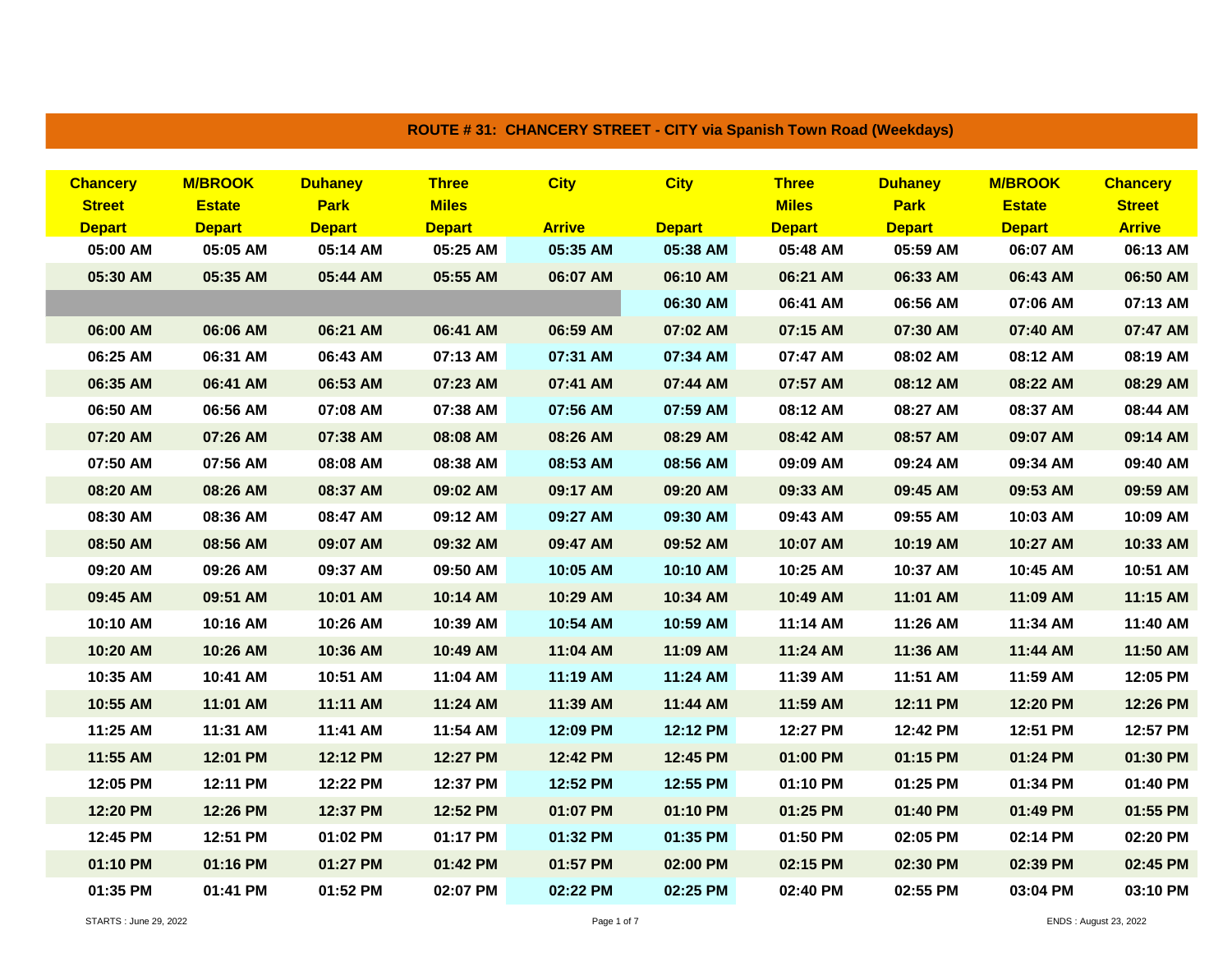| 01:45 PM        | 01:51 PM       | 02:02 PM       | 02:17 PM      | 02:32 PM                                                                   | 02:35 PM      | 02:50 PM      | 03:05 PM       | 03:14 PM       | 03:20 PM        |
|-----------------|----------------|----------------|---------------|----------------------------------------------------------------------------|---------------|---------------|----------------|----------------|-----------------|
| 02:00 PM        | 02:06 PM       | 02:17 PM       | 02:32 PM      | 02:47 PM                                                                   | 02:50 PM      | 03:05 PM      | 03:20 PM       | 03:29 PM       | 03:35 PM        |
| 02:25 PM        | 02:31 PM       | 02:42 PM       | 02:57 PM      | 03:12 PM                                                                   | 03:15 PM      | 03:30 PM      | 03:45 PM       | 03:54 PM       | 04:00 PM        |
| 02:50 PM        | 02:56 PM       | 03:07 PM       | 03:22 PM      | 03:37 PM                                                                   | 03:40 PM      | 03:55 PM      | 04:10 PM       | 04:21 PM       | 04:28 PM        |
| 03:15 PM        | 03:21 PM       | 03:32 PM       | 03:47 PM      | 04:02 PM                                                                   | 04:07 PM      | 04:24 PM      | 04:44 PM       | 04:55 PM       | 05:02 PM        |
| 03:25 PM        | 03:31 PM       | 03:42 PM       | 03:57 PM      | 04:12 PM                                                                   | 04:17 PM      | 04:34 PM      | 04:54 PM       | 05:05 PM       | 05:12 PM        |
| 03:40 PM        | 03:46 PM       | 03:57 PM       | 04:12 PM      | 04:27 PM                                                                   | 04:32 PM      | 04:49 PM      | 05:09 PM       | 05:20 PM       | 05:27 PM        |
| 04:05 PM        | 04:11 PM       | 04:22 PM       | 04:42 PM      | 04:57 PM                                                                   | 05:02 PM      | 05:19 PM      | 05:39 PM       | 05:50 PM       | 05:57 PM        |
| 04:35 PM        | 04:41 PM       | 04:52 PM       | 05:12 PM      | 05:27 PM                                                                   | 05:32 PM      | 05:49 PM      | 06:09 PM       | 06:20 PM       | 06:27 PM        |
| 05:05 PM        | 05:11 PM       | 05:22 PM       | 05:42 PM      | 05:57 PM                                                                   | 06:02 PM      | 06:19 PM      | 06:39 PM       | 06:50 PM       | 06:56 PM        |
| 05:15 PM        | 05:21 PM       | 05:32 PM       | 05:52 PM      | 06:07 PM                                                                   | 06:12 PM      | 06:29 PM      | 06:49 PM       | 07:00 PM       | 07:06 PM        |
| 05:35 PM        | 05:41 PM       | 05:52 PM       | 06:12 PM      | 06:27 PM                                                                   | 06:32 PM      | 06:48 PM      | 07:05 PM       | 07:16 PM       | 07:22 PM        |
| 06:05 PM        | 06:11 PM       | 06:22 PM       | 06:42 PM      | 06:57 PM                                                                   | 07:02 PM      | 07:18 PM      | 07:35 PM       | 07:46 PM       | 07:52 PM        |
| 06:35 PM        | 06:41 PM       | 06:52 PM       | 07:10 PM      | 07:25 PM                                                                   | 07:30 PM      | 07:46 PM      | 08:03 PM       | 08:11 PM       | 08:17 PM        |
| 07:05 PM        | 07:11 PM       | 07:22 PM       | 07:40 PM      | 07:55 PM                                                                   | 08:00 PM      | 08:13 PM      | 08:27 PM       | 08:35 PM       | 08:41 PM        |
| 07:35 PM        | 07:41 PM       | 07:52 PM       | 08:10 PM      | 08:21 PM                                                                   | 08:24 PM      | 08:37 PM      | 08:51 PM       | 08:59 PM       | 09:05 PM        |
| 07:59 PM        | 08:05 PM       | 08:15 PM       | 08:29 PM      | 08:40 PM                                                                   | 08:43 PM      | 08:56 PM      | 09:10 PM       | 09:18 PM       | 09:24 PM        |
| 08:23 PM        | 08:29 PM       | 08:39 PM       | 08:53 PM      | 09:04 PM                                                                   | 09:07 PM      | 09:20 PM      | 09:32 PM       | 09:39 PM       | 09:45 PM        |
|                 |                |                |               | <b>ROUTE #31: CHANCERY STREET - CITY via Spanish Town Road (Saturdays)</b> |               |               |                |                |                 |
|                 |                |                |               |                                                                            |               |               |                |                |                 |
| <b>Chancery</b> | <b>M/BROOK</b> | <b>Duhaney</b> | <b>Three</b>  | <b>City</b>                                                                | <b>City</b>   | <b>Three</b>  | <b>Duhaney</b> | <b>M/BROOK</b> | <b>Chancery</b> |
| <b>Street</b>   | <b>Estate</b>  | <b>Park</b>    | <b>Miles</b>  |                                                                            |               | <b>Miles</b>  | <b>Park</b>    | <b>Estate</b>  | <b>Street</b>   |
| <b>Depart</b>   | <b>Depart</b>  | <b>Depart</b>  | <b>Depart</b> | <b>Arrive</b>                                                              | <b>Depart</b> | <b>Depart</b> | <b>Depart</b>  | <b>Depart</b>  | <b>Arrive</b>   |
| 06:00 AM        | 06:06 AM       | 06:16 AM       | 06:26 AM      | 06:36 AM                                                                   | 06:41 AM      | 06:55 AM      | 07:05 AM       | 07:14 AM       | 07:20 AM        |
| 06:20 AM        | 06:26 AM       | 06:36 AM       | 06:48 AM      | 07:00 AM                                                                   | 07:05 AM      | 07:19 AM      | 07:29 AM       | 07:38 AM       | 07:44 AM        |
| 06:40 AM        | 06:46 AM       | 06:56 AM       | 07:08 AM      | 07:20 AM                                                                   | 07:25 AM      | 07:39 AM      | 07:49 AM       | 07:58 AM       | 08:04 AM        |
| 07:00 AM        | 07:06 AM       | 07:16 AM       | 07:28 AM      | 07:40 AM                                                                   | 07:45 AM      | 07:59 AM      | 08:09 AM       | 08:18 AM       | 08:24 AM        |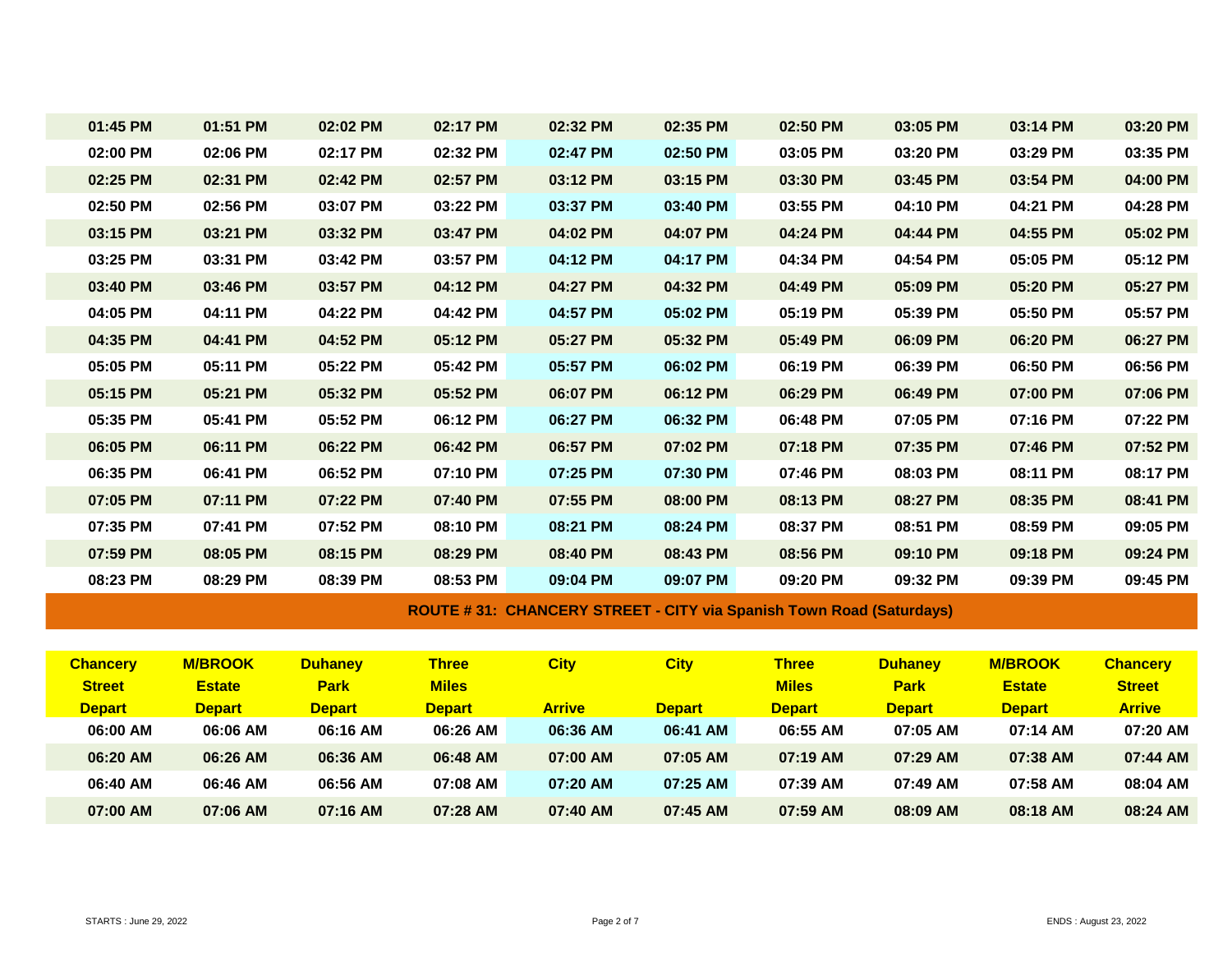| 07:23 AM | 07:29 AM | 07:39 AM | 07:51 AM | 08:03 AM | 08:08 AM | 08:22 AM | 08:32 AM | 08:41 AM | 08:47 AM |
|----------|----------|----------|----------|----------|----------|----------|----------|----------|----------|
| 07:46 AM | 07:52 AM | 08:02 AM | 08:14 AM | 08:26 AM | 08:31 AM | 08:45 AM | 08:55 AM | 09:04 AM | 09:10 AM |
| 08:09 AM | 08:15 AM | 08:25 AM | 08:37 AM | 08:49 AM | 08:54 AM | 09:08 AM | 09:18 AM | 09:27 AM | 09:33 AM |
| 08:32 AM | 08:38 AM | 08:48 AM | 09:00 AM | 09:12 AM | 09:17 AM | 09:31 AM | 09:41 AM | 09:50 AM | 09:56 AM |
| 08:55 AM | 09:01 AM | 09:11 AM | 09:23 AM | 09:35 AM | 09:40 AM | 09:54 AM | 10:04 AM | 10:13 AM | 10:19 AM |
| 09:18 AM | 09:24 AM | 09:34 AM | 09:46 AM | 09:58 AM | 10:03 AM | 10:17 AM | 10:27 AM | 10:36 AM | 10:42 AM |
| 09:41 AM | 09:47 AM | 09:57 AM | 10:09 AM | 10:21 AM | 10:26 AM | 10:40 AM | 10:50 AM | 10:59 AM | 11:05 AM |
| 10:04 AM | 10:10 AM | 10:20 AM | 10:32 AM | 10:44 AM | 10:49 AM | 11:03 AM | 11:13 AM | 11:22 AM | 11:28 AM |
| 10:27 AM | 10:33 AM | 10:43 AM | 10:55 AM | 11:07 AM | 11:12 AM | 11:26 AM | 11:36 AM | 11:45 AM | 11:51 AM |
| 10:50 AM | 10:56 AM | 11:06 AM | 11:18 AM | 11:30 AM | 11:35 AM | 11:49 AM | 11:59 AM | 12:08 PM | 12:14 PM |
| 11:13 AM | 11:19 AM | 11:29 AM | 11:41 AM | 11:53 AM | 11:58 AM | 12:12 PM | 12:22 PM | 12:31 PM | 12:37 PM |
| 11:36 AM | 11:42 AM | 11:52 AM | 12:04 PM | 12:16 PM | 12:21 PM | 12:35 PM | 12:45 PM | 12:54 PM | 01:00 PM |
| 11:59 AM | 12:05 PM | 12:15 PM | 12:27 PM | 12:39 PM | 12:44 PM | 12:58 PM | 01:08 PM | 01:17 PM | 01:23 PM |
| 12:22 PM | 12:28 PM | 12:38 PM | 12:50 PM | 01:02 PM | 01:07 PM | 01:21 PM | 01:31 PM | 01:40 PM | 01:46 PM |
| 12:45 PM | 12:51 PM | 01:01 PM | 01:13 PM | 01:25 PM | 01:30 PM | 01:44 PM | 01:54 PM | 02:03 PM | 02:09 PM |
| 01:08 PM | 01:14 PM | 01:24 PM | 01:36 PM | 01:48 PM | 01:53 PM | 02:07 PM | 02:17 PM | 02:26 PM | 02:32 PM |
| 01:31 PM | 01:37 PM | 01:47 PM | 01:59 PM | 02:11 PM | 02:16 PM | 02:30 PM | 02:40 PM | 02:49 PM | 02:55 PM |
| 01:54 PM | 02:00 PM | 02:10 PM | 02:22 PM | 02:34 PM | 02:39 PM | 02:53 PM | 03:03 PM | 03:12 PM | 03:18 PM |
| 02:17 PM | 02:23 PM | 02:33 PM | 02:45 PM | 02:57 PM | 03:02 PM | 03:16 PM | 03:26 PM | 03:35 PM | 03:41 PM |
| 02:40 PM | 02:46 PM | 02:56 PM | 03:08 PM | 03:20 PM | 03:25 PM | 03:39 PM | 03:49 PM | 03:58 PM | 04:04 PM |
| 03:03 PM | 03:09 PM | 03:19 PM | 03:31 PM | 03:43 PM | 03:48 PM | 04:02 PM | 04:12 PM | 04:21 PM | 04:27 PM |
| 03:26 PM | 03:32 PM | 03:42 PM | 03:54 PM | 04:06 PM | 04:11 PM | 04:25 PM | 04:35 PM | 04:44 PM | 04:50 PM |
| 03:49 PM | 03:55 PM | 04:05 PM | 04:17 PM | 04:29 PM | 04:34 PM | 04:48 PM | 04:58 PM | 05:07 PM | 05:13 PM |
| 04:12 PM | 04:18 PM | 04:28 PM | 04:40 PM | 04:52 PM | 04:57 PM | 05:11 PM | 05:21 PM | 05:30 PM | 05:36 PM |
| 04:35 PM | 04:41 PM | 04:51 PM | 05:03 PM | 05:15 PM | 05:20 PM | 05:34 PM | 05:44 PM | 05:53 PM | 05:59 PM |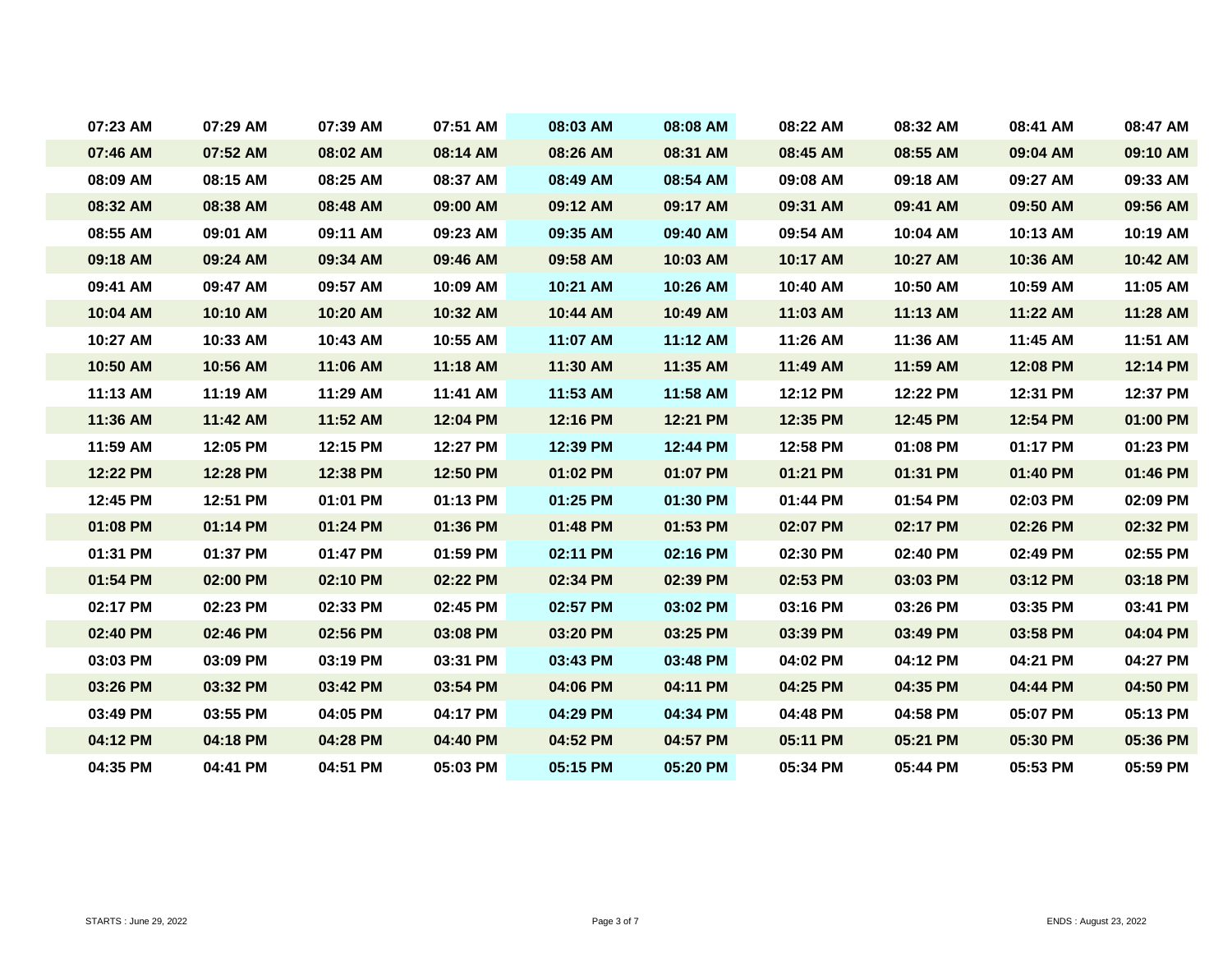| 04:58 PM<br>05:04 PM<br>05:14 PM<br>05:26 PM<br>05:38 PM<br>05:43 PM<br>05:57 PM<br>06:07 PM<br>06:16 PM<br>05:21 PM<br>05:27 PM<br>05:37 PM<br>05:49 PM<br>06:01 PM<br>06:06 PM<br>06:18 PM<br>06:37 PM<br>06:28 PM<br>05:50 PM<br>06:29 PM<br>05:44 PM<br>06:00 PM<br>06:12 PM<br>06:24 PM<br>06:41 PM<br>06:51 PM<br>07:00 PM | 06:22 PM<br>06:43 PM<br>07:06 PM |
|----------------------------------------------------------------------------------------------------------------------------------------------------------------------------------------------------------------------------------------------------------------------------------------------------------------------------------|----------------------------------|
|                                                                                                                                                                                                                                                                                                                                  |                                  |
|                                                                                                                                                                                                                                                                                                                                  |                                  |
|                                                                                                                                                                                                                                                                                                                                  |                                  |
| 06:52 PM<br>06:07 PM<br>06:13 PM<br>06:35 PM<br>06:47 PM<br>07:23 PM<br>06:23 PM<br>07:04 PM<br>07:14 PM                                                                                                                                                                                                                         | 07:29 PM                         |
| 07:15 PM<br>06:30 PM<br>06:36 PM<br>06:46 PM<br>06:58 PM<br>07:10 PM<br>07:27 PM<br>07:37 PM<br>07:46 PM                                                                                                                                                                                                                         | 07:52 PM                         |
| 07:38 PM<br>06:53 PM<br>06:59 PM<br>07:21 PM<br>07:33 PM<br>07:50 PM<br>08:00 PM<br>08:09 PM<br>07:09 PM                                                                                                                                                                                                                         | 08:14 PM                         |
| 07:22 PM<br>07:56 PM<br>08:06 PM<br>07:16 PM<br>07:32 PM<br>07:44 PM<br>08:16 PM<br>08:35 PM<br>08:26 PM                                                                                                                                                                                                                         | 08:40 PM                         |
| 07:39 PM<br>07:45 PM<br>07:55 PM<br>08:07 PM<br>08:17 PM<br>08:27 PM<br>08:47 PM<br>08:56 PM<br>08:37 PM                                                                                                                                                                                                                         | 09:01 PM                         |
| 08:04 PM<br>08:10 PM<br>08:20 PM<br>08:30 PM<br>08:40 PM<br>09:29 PM<br>09:00 PM<br>09:10 PM<br>09:20 PM                                                                                                                                                                                                                         | 09:34 PM                         |
| 08:35 PM<br>09:05 PM<br>08:45 PM<br>08:55 PM<br>08:29 PM                                                                                                                                                                                                                                                                         |                                  |
| 09:26 PM<br>08:50 PM<br>08:56 PM<br>09:06 PM<br>09:16 PM                                                                                                                                                                                                                                                                         |                                  |

**ROUTE # 31: CHANCERY STREET - CITY via Spanish Town Road (Sundays)**

| <b>Chancery</b><br><b>Street</b> | <b>M/BROOK</b><br><b>Estate</b> | <b>Duhanev</b><br><b>Park</b> | <b>Three</b><br><b>Miles</b> | <b>City</b>   | <b>City</b>   | <b>Three</b><br><b>Miles</b> | <b>Duhanev</b><br><b>Park</b> | <b>M/BROOK</b><br><b>Estate</b> | <b>Chancery</b><br><b>Street</b> |
|----------------------------------|---------------------------------|-------------------------------|------------------------------|---------------|---------------|------------------------------|-------------------------------|---------------------------------|----------------------------------|
| <b>Depart</b>                    | <b>Depart</b>                   | <b>Depart</b>                 | <b>Depart</b>                | <b>Arrive</b> | <b>Depart</b> | <b>Depart</b>                | <b>Depart</b>                 | <b>Depart</b>                   | <b>Arrive</b>                    |
| 05:00 AM                         | 05:05 AM                        | 05:10 AM                      | 05:20 AM                     | 05:30 AM      | 05:40 AM      | 05:50 AM                     | 06:01 AM                      | 06:08 AM                        | 06:14 AM                         |
| 05:20 AM                         | 05:26 AM                        | 05:33 AM                      | 05:44 AM                     | 05:54 AM      | 05:58 AM      | 06:08 AM                     | 06:19 AM                      | 06:26 AM                        | 06:32 AM                         |
| 05:50 AM                         | 05:56 AM                        | 06:03 AM                      | 06:14 AM                     | 06:24 AM      | 06:28 AM      | 06:38 AM                     | 06:49 AM                      | 06:56 AM                        | 07:02 AM                         |
| 06:20 AM                         | 06:26 AM                        | 06:33 AM                      | 06:44 AM                     | 06:54 AM      | 06:58 AM      | 07:08 AM                     | 07:19 AM                      | 07:26 AM                        | 07:32 AM                         |
| 06:45 AM                         | 06:51 AM                        | 06:58 AM                      | 07:09 AM                     | 07:19 AM      | 07:23 AM      | 07:33 AM                     | 07:44 AM                      | 07:51 AM                        | 07:57 AM                         |
| 07:10 AM                         | 07:16 AM                        | 07:23 AM                      | 07:34 AM                     | 07:44 AM      | 07:48 AM      | 07:58 AM                     | 08:09 AM                      | 08:16 AM                        | 08:22 AM                         |
| 07:37 AM                         | 07:43 AM                        | 07:50 AM                      | 08:01 AM                     | 08:11 AM      | 08:15 AM      | 08:25 AM                     | 08:36 AM                      | 08:43 AM                        | 08:49 AM                         |
| 08:04 AM                         | 08:10 AM                        | 08:17 AM                      | 08:28 AM                     | 08:38 AM      | 08:42 AM      | 08:52 AM                     | 09:03 AM                      | 09:10 AM                        | 09:16 AM                         |
| 08:31 AM                         | 08:37 AM                        | 08:44 AM                      | 08:55 AM                     | 09:05 AM      | 09:09 AM      | 09:19 AM                     | 09:30 AM                      | 09:37 AM                        | 09:43 AM                         |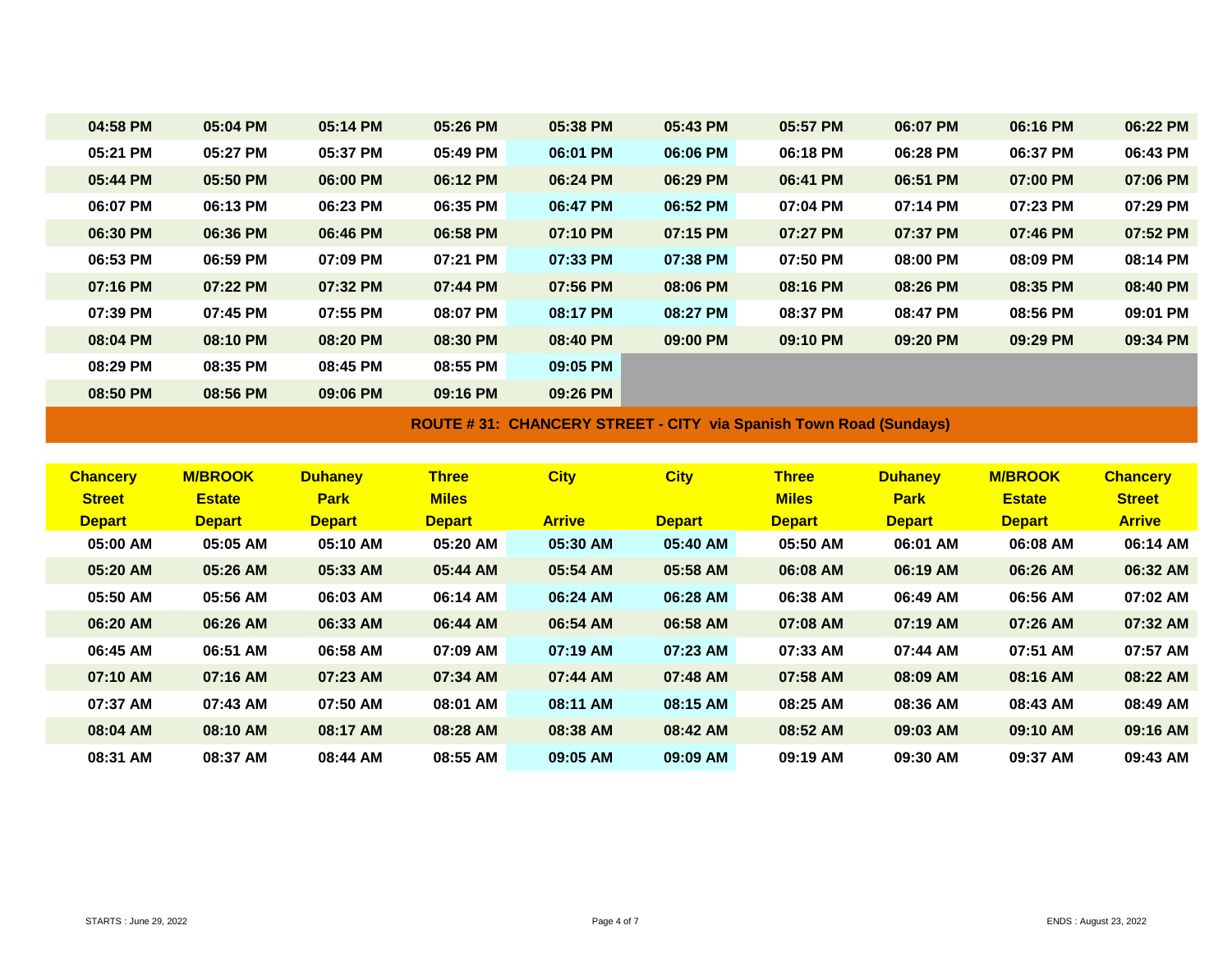| 08:58 AM | 09:04 AM | 09:11 AM | 09:22 AM | 09:32 AM | 09:36 AM | 09:46 AM | 09:57 AM | 10:04 AM | 10:10 AM |
|----------|----------|----------|----------|----------|----------|----------|----------|----------|----------|
| 09:25 AM | 09:31 AM | 09:38 AM | 09:49 AM | 09:59 AM | 10:03 AM | 10:13 AM | 10:24 AM | 10:31 AM | 10:37 AM |
| 09:52 AM | 09:58 AM | 10:05 AM | 10:16 AM | 10:26 AM | 10:30 AM | 10:40 AM | 10:51 AM | 10:58 AM | 11:04 AM |
| 10:19 AM | 10:25 AM | 10:32 AM | 10:43 AM | 10:53 AM | 10:57 AM | 11:07 AM | 11:18 AM | 11:25 AM | 11:31 AM |
| 10:46 AM | 10:52 AM | 10:59 AM | 11:10 AM | 11:20 AM | 11:24 AM | 11:34 AM | 11:45 AM | 11:52 AM | 11:58 AM |
| 11:13 AM | 11:19 AM | 11:26 AM | 11:37 AM | 11:47 AM | 11:51 AM | 12:01 PM | 12:12 PM | 12:19 PM | 12:25 PM |
| 11:40 AM | 11:46 AM | 11:53 AM | 12:04 PM | 12:14 PM | 12:18 PM | 12:28 PM | 12:39 PM | 12:46 PM | 12:52 PM |
| 12:07 PM | 12:13 PM | 12:20 PM | 12:31 PM | 12:41 PM | 12:45 PM | 12:55 PM | 01:06 PM | 01:13 PM | 01:19 PM |
| 12:34 PM | 12:40 PM | 12:47 PM | 12:58 PM | 01:08 PM | 01:12 PM | 01:22 PM | 01:33 PM | 01:40 PM | 01:46 PM |
| 01:01 PM | 01:07 PM | 01:14 PM | 01:25 PM | 01:35 PM | 01:39 PM | 01:49 PM | 02:00 PM | 02:07 PM | 02:13 PM |
| 01:28 PM | 01:34 PM | 01:41 PM | 01:52 PM | 02:02 PM | 02:06 PM | 02:16 PM | 02:27 PM | 02:34 PM | 02:40 PM |
| 01:55 PM | 02:01 PM | 02:08 PM | 02:19 PM | 02:29 PM | 02:33 PM | 02:43 PM | 02:54 PM | 03:01 PM | 03:07 PM |
| 02:22 PM | 02:28 PM | 02:35 PM | 02:46 PM | 02:56 PM | 03:00 PM | 03:10 PM | 03:21 PM | 03:28 PM | 03:34 PM |
| 02:49 PM | 02:55 PM | 03:02 PM | 03:13 PM | 03:23 PM | 03:27 PM | 03:37 PM | 03:48 PM | 03:55 PM | 04:01 PM |
| 03:16 PM | 03:22 PM | 03:29 PM | 03:40 PM | 03:50 PM | 03:54 PM | 04:04 PM | 04:15 PM | 04:22 PM | 04:28 PM |
| 03:43 PM | 03:49 PM | 03:56 PM | 04:07 PM | 04:18 PM | 04:22 PM | 04:32 PM | 04:43 PM | 04:50 PM | 04:56 PM |
| 04:10 PM | 04:16 PM | 04:23 PM | 04:34 PM | 04:45 PM | 04:49 PM | 04:59 PM | 05:10 PM | 05:17 PM | 05:23 PM |
| 04:37 PM | 04:43 PM | 04:50 PM | 05:01 PM | 05:12 PM | 05:16 PM | 05:26 PM | 05:37 PM | 05:44 PM | 05:50 PM |
| 05:04 PM | 05:10 PM | 05:17 PM | 05:28 PM | 05:39 PM | 05:43 PM | 05:53 PM | 06:04 PM | 06:11 PM | 06:17 PM |
| 05:31 PM | 05:37 PM | 05:44 PM | 05:55 PM | 06:06 PM | 06:10 PM | 06:20 PM | 06:31 PM | 06:38 PM | 06:44 PM |
| 05:58 PM | 06:04 PM | 06:11 PM | 06:22 PM | 06:33 PM | 06:43 PM | 06:53 PM | 07:04 PM | 07:11 PM | 07:17 PM |
| 06:25 PM | 06:31 PM | 06:38 PM | 06:49 PM | 07:00 PM | 07:10 PM | 07:20 PM | 07:31 PM | 07:38 PM | 07:44 PM |
| 06:52 PM | 06:58 PM | 07:05 PM | 07:16 PM | 07:27 PM | 07:37 PM | 07:47 PM | 07:58 PM | 08:05 PM | 08:11 PM |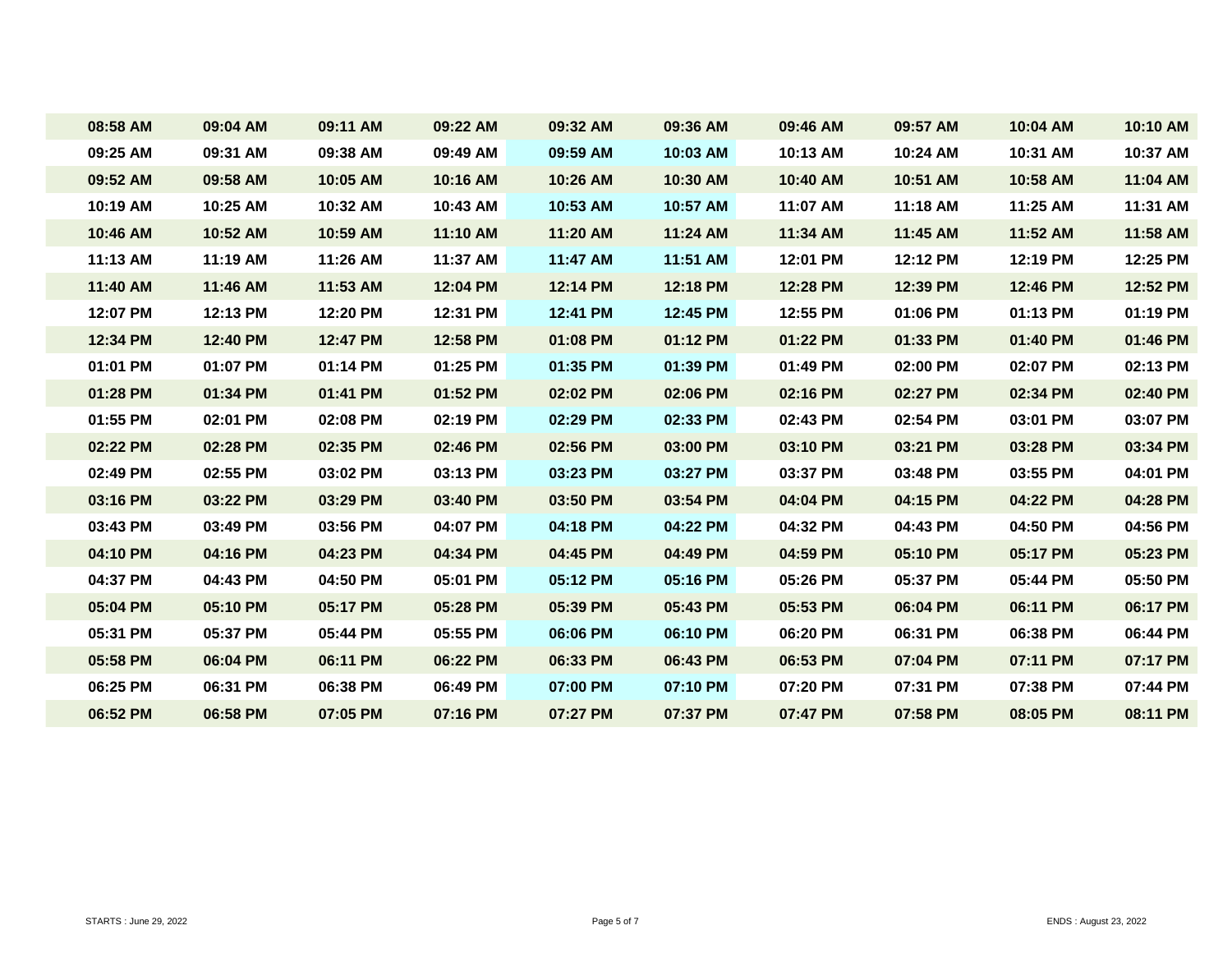| <b>DOUTE 4.94. CUANCEDV CTDEFT. CITY (DUDLIC UOLIDAVE)</b> |          |          |          |          |          |          |          |          |          |          |
|------------------------------------------------------------|----------|----------|----------|----------|----------|----------|----------|----------|----------|----------|
|                                                            | 09:00 PM | 09:06 PM | 09:13 PM | 09:24 PM | 09:35 PM | 09:40 PM | 09:50 PM | 10:01 PM | 10:08 PM | 10:14 PM |
|                                                            | 08:28 PM | 08:34 PM | 08:41 PM | 08:52 PM | 09:03 PM | 09:13 PM | 09:23 PM | 09:34 PM | 09:41 PM | 09:47 PM |
|                                                            | 07:56 PM | 08:02 PM | 08:09 PM | 08:20 PM | 08:31 PM | 08:41 PM | 08:51 PM | 09:02 PM | 09:09 PM | 09:15 PM |
|                                                            | 07:24 PM | 07:30 PM | 07:37 PM | 07:48 PM | 07:59 PM | 08:09 PM | 08:19 PM | 08:30 PM | 08:37 PM | 08:43 PM |
|                                                            |          |          |          |          |          |          |          |          |          |          |

**ROUTE # 31: CHANCERY STREET - CITY (PUBLIC HOLIDAYS)**

| <b>Chancery</b> | <b>M/BROOK</b> | <b>Duhaney</b> | <b>Three</b>  | <b>City</b>   | <b>City</b>   | <b>Three</b>  | <b>Duhaney</b> | <b>M/BROOK</b> | <b>Chancery</b> |
|-----------------|----------------|----------------|---------------|---------------|---------------|---------------|----------------|----------------|-----------------|
| <b>Street</b>   | <b>Estate</b>  | <b>Park</b>    | <b>Miles</b>  |               |               | <b>Miles</b>  | <b>Park</b>    | <b>Estate</b>  | <b>Street</b>   |
| <b>Depart</b>   | <b>Depart</b>  | <b>Depart</b>  | <b>Depart</b> | <b>Arrive</b> | <b>Depart</b> | <b>Depart</b> | <b>Depart</b>  | <b>Depart</b>  | <b>Arrive</b>   |
| 05:00 AM        | 05:05 AM       | 05:10 AM       | 05:20 AM      | 05:30 AM      | 05:40 AM      | 05:50 AM      | 06:01 AM       | 06:08 AM       | 06:14 AM        |
| 05:20 AM        | 05:26 AM       | 05:33 AM       | 05:44 AM      | 05:54 AM      | 05:58 AM      | 06:08 AM      | 06:19 AM       | 06:26 AM       | 06:32 AM        |
| 05:50 AM        | 05:56 AM       | 06:03 AM       | 06:14 AM      | 06:24 AM      | 06:28 AM      | 06:38 AM      | 06:49 AM       | 06:56 AM       | 07:02 AM        |
| 06:20 AM        | 06:26 AM       | 06:33 AM       | 06:44 AM      | 06:54 AM      | 06:58 AM      | 07:08 AM      | 07:19 AM       | 07:26 AM       | 07:32 AM        |
| 06:45 AM        | 06:51 AM       | 06:58 AM       | 07:09 AM      | 07:19 AM      | 07:23 AM      | 07:33 AM      | 07:44 AM       | 07:51 AM       | 07:57 AM        |
| 07:10 AM        | 07:16 AM       | 07:23 AM       | 07:34 AM      | 07:44 AM      | 07:48 AM      | 07:58 AM      | 08:09 AM       | 08:16 AM       | 08:22 AM        |
| 07:37 AM        | 07:43 AM       | 07:50 AM       | 08:01 AM      | 08:11 AM      | 08:15 AM      | 08:25 AM      | 08:36 AM       | 08:43 AM       | 08:49 AM        |
| 08:04 AM        | 08:10 AM       | 08:17 AM       | 08:28 AM      | 08:38 AM      | 08:42 AM      | 08:52 AM      | 09:03 AM       | 09:10 AM       | 09:16 AM        |
| 08:31 AM        | 08:37 AM       | 08:44 AM       | 08:55 AM      | 09:05 AM      | 09:09 AM      | 09:19 AM      | 09:30 AM       | 09:37 AM       | 09:43 AM        |
| 08:58 AM        | 09:04 AM       | 09:11 AM       | 09:22 AM      | 09:32 AM      | 09:36 AM      | 09:46 AM      | 09:57 AM       | 10:04 AM       | 10:10 AM        |
| 09:25 AM        | 09:31 AM       | 09:38 AM       | 09:49 AM      | 09:59 AM      | 10:03 AM      | 10:13 AM      | 10:24 AM       | 10:31 AM       | 10:37 AM        |
| 09:52 AM        | 09:58 AM       | 10:05 AM       | 10:16 AM      | 10:26 AM      | 10:30 AM      | 10:40 AM      | 10:51 AM       | 10:58 AM       | 11:04 AM        |
| 10:19 AM        | 10:25 AM       | 10:32 AM       | 10:43 AM      | 10:53 AM      | 10:57 AM      | 11:07 AM      | 11:18 AM       | 11:25 AM       | 11:31 AM        |
| 10:46 AM        | 10:52 AM       | 10:59 AM       | 11:10 AM      | 11:20 AM      | 11:24 AM      | 11:34 AM      | 11:45 AM       | 11:52 AM       | 11:58 AM        |
| 11:13 AM        | 11:19 AM       | 11:26 AM       | 11:37 AM      | 11:47 AM      | 11:51 AM      | 12:01 PM      | 12:12 PM       | 12:19 PM       | 12:25 PM        |
| 11:40 AM        | 11:46 AM       | 11:53 AM       | 12:04 PM      | 12:14 PM      | 12:18 PM      | 12:28 PM      | 12:39 PM       | 12:46 PM       | 12:52 PM        |
| 12:07 PM        | 12:13 PM       | 12:20 PM       | 12:31 PM      | 12:41 PM      | 12:45 PM      | 12:55 PM      | 01:06 PM       | 01:13 PM       | 01:19 PM        |
| 12:34 PM        | 12:40 PM       | 12:47 PM       | 12:58 PM      | 01:08 PM      | 01:12 PM      | 01:22 PM      | 01:33 PM       | 01:40 PM       | 01:46 PM        |
| 01:01 PM        | 01:07 PM       | 01:14 PM       | 01:25 PM      | 01:35 PM      | 01:39 PM      | 01:49 PM      | 02:00 PM       | 02:07 PM       | 02:13 PM        |